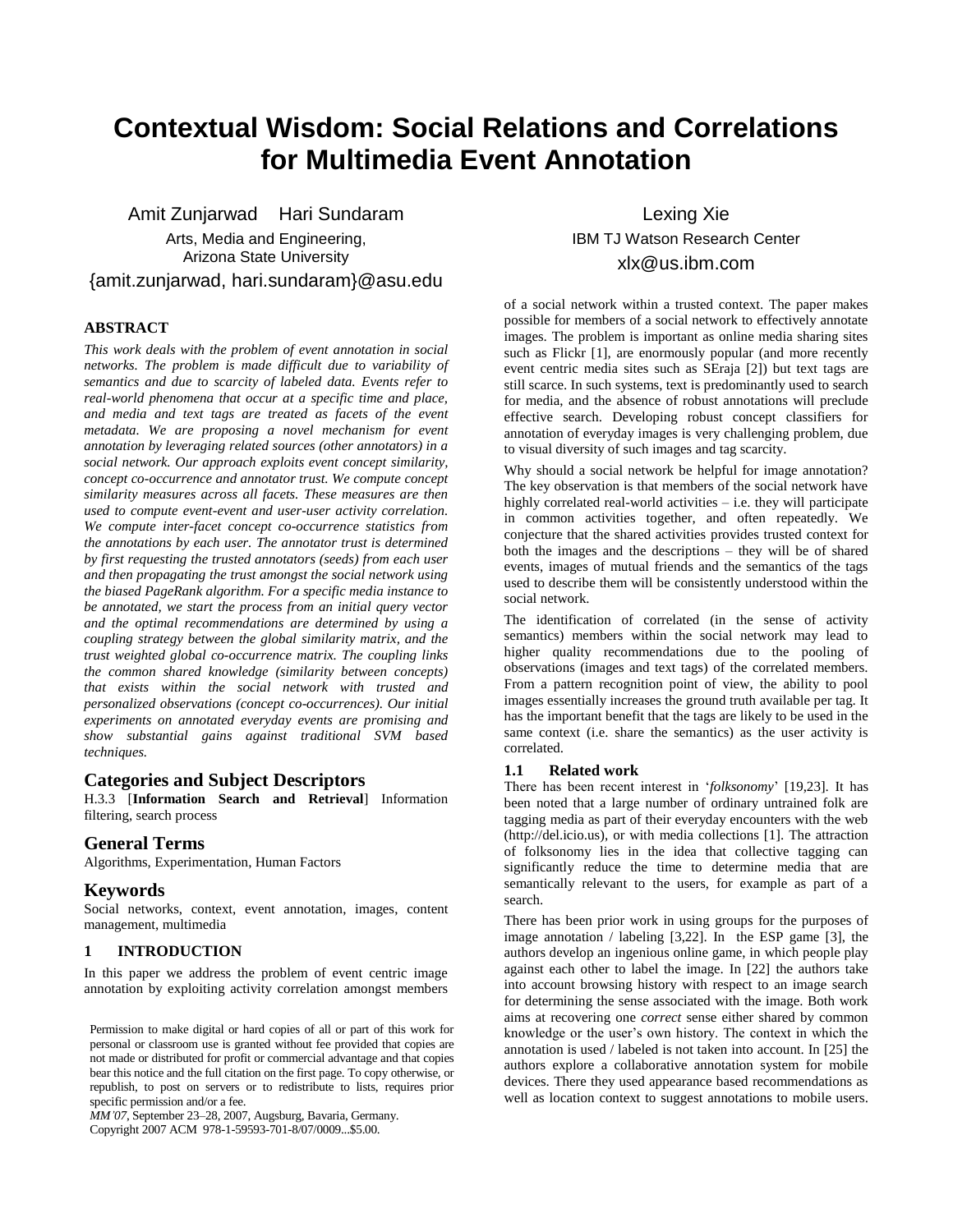In [16], the authors provide label suggestions for identities based on patterns of re-occurrence and co-occurrence of different people in different locations and events. However, they do not make use of user-context, or commonsensical and linguistic relationships and group semantics.

In [6,13], the authors use sophisticated classification techniques for image annotation. However, they do not investigate collaborative annotation within a social network. The image based classifier schemes run into two broad problems: (a) scalability – each tag, requires its own classifier, and (b) the fact that people may use a tag in very different senses makes the classifiers difficult to build.

While there has been very little work on the role of trust for image annotation, there has been work on trust in the context of web-spam detection [9]. In this paper the authors develop an algorithm that that propagates trust from a small set of seed pages evaluated by an expert. Their main intuition is that good pages rarely point to bad pages. The web spam detection problem has similarities to image annotation in terms of cost. Today, spam is detected manually – it is expensive, but extremely important for web search engines to be able to filter out such sites to ensure high quality search results. Our work on annotator trust has been motivated by their problem formulation.

A key limitation of prior work on image annotation is that there is an implicit assumption that there is one correct semantic associated with the image that needs to be uncovered by

building a concept classifier to annotate an image, will not work well across *all* users, particularly for abstract concepts.

# **1.2 Our Approach**

We are proposing an event-centric approach to media annotation, which incorporates social network trust. Specifically, we do not develop per-concept classifiers, to avoid the classifier scalability issue. Instead our approach to annotation is motivated by web search algorithms such as HITS [12] and PageRank [5]. In these algorithms, query-relevant documents are found through iterative mechanisms on the hyperlinked structure, instead of *pre-classifying documents using concept classifiers.*

Our approach is grounded in observations of the tag distribution in the Flickr dataset (ref. [Figure 1\)](#page-1-0). We observe that the tag distribution follows the familiar power law distribution found in online social networks [4,20]. These observations have consequences for concept based annotation systems, in terms of learnability (not enough data for most tags), scalability (too many classifiers – this will become computationally expensive) and semantic variability (due to different user contexts).

We define events to be a real-world occurrence, which may be described using attributes such as images, and facets such as who, where, when, what. A key idea is that media (including images and text) are event meta-data – i.e. they are description of the event, not the event itself [24]. We refer to event



#photos in ame  $\bullet$   $\bullet$   $\bullet$  powerlaw fit

<span id="page-1-0"></span>**Figure 1:** The AME pool on Flickr, showing the familiar power-law distribution of the tags. The power law equation is  $y = 605.7x^{1.03}$ .

classification. In social networks the assumption of consistent labeling of images (thus implying semantic agreement) over the dataset may not hold over a diverse set of concepts. In prior work [17], we have observed that there is non-negligible disagreement among users, particularly on concepts that are more abstract rather than concrete. For example, people are more likely to disagree on abstract concepts such as "love", "anger", "anxiety" etc. as compared to everyday concepts such as "pen", "light bulb", "ball" etc. The implication is that descriptions via the attributes of images and text as the event context – *these set of attributes / facets that support the understanding of everyday events*.

Given a social network and events, we compute event concept similarity, concept co-occurrence and annotator trust. We compute concept similarity measures across all facets (who, where, when what and image) using ConceptNet [14] as well as low-level features. These measures are then used to compute event-event and user-user activity correlation. We compute inter-facet concept co-occurrence statistics from the annotations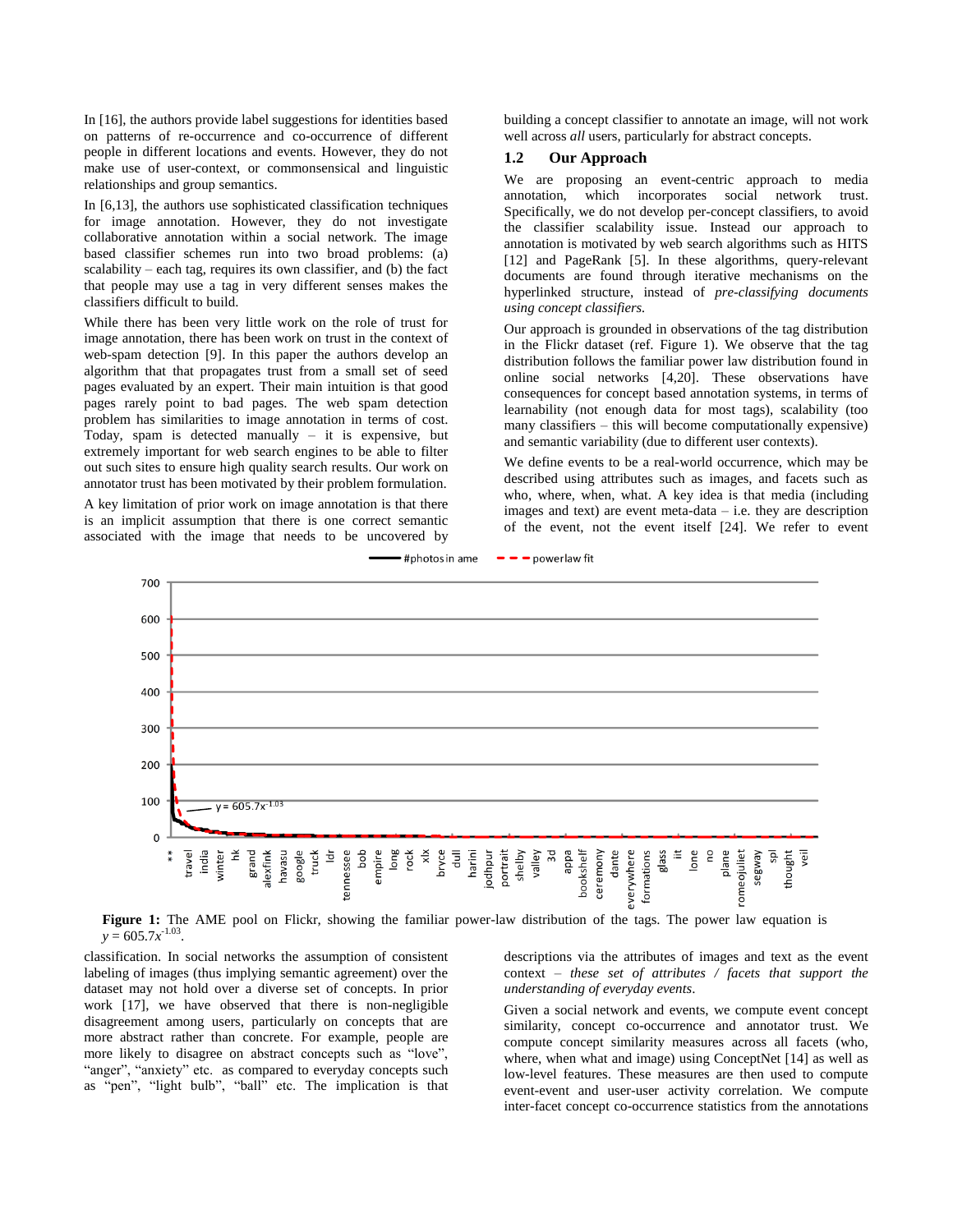by each user. The annotator trust is determined by first requesting the trusted annotators (seeds) from each user and then propagating the trust amongst the social network using the biased PageRank algorithm.

The recommendation algorithm is a variant of the well known HITS algorithm [12]. The optimal recommendations are determined by using a coupling strategy between the global similarity matrix, and the trust weighted global co-occurrence matrix. The trust is computed for each user, over the entire social network. The coupling links the common shared knowledge (similarity between concepts) that exists within the social network with personalized observations (i.e. concept cooccurrences) that the user trusts. Our preliminary experimental results when compared to traditional concept classifiers are promising.

The rest of this paper is organized as follows. In the next section we present some observations relating to image annotation. In Section [3,](#page-3-0) we introduce the idea of events. In Section [4,](#page-3-1) we discuss inter-facet distance and co-occurrence statistics. In Section [5,](#page-5-0) we develop the idea of annotator trust and follow that section with a section on generating concept recommendations for images. In Section [7,](#page-7-0) we present our experimental results, and then conclude the paper with our summary and conclusions.

#### **2 AN ANNOTATION PUZZLE**

In this section, we present some observations and challenges that occur in annotating images from everyday events.

#### **2.1 The long Tail**

The "long tail" [4] refers to a power law distribution of entities observed in online problem domains where large groups of people interact. We now present observations from a community pool in Flickr as well as statistics from Flickr.

We begin with an analysis of the AME (Arts, Media and Engineering Program, the home institution of the first two authors) flickr pool. The pool distribution at the time of writing the paper  $($  ~1200 photos,  $\sim$ 575 unique tags, 41 members), shows the familiar power law distribution ( $y = 605.7x^{1.03}$ , ref Figure [1\)](#page-1-0). An interesting observation is that only about 11% of the tags (67 / 575) contain more than 10 photos. Furthermore the top two tags are both names of a pool member, who by habit tags *all of her photos* by variants of her name.



<span id="page-2-0"></span>**Figure 2:** Flickr global pool distribution for the same tags as the AME pool. The figure shows that most tags occur frequently – note that the vertical axis is a logarithmic scale.

We now examine the global Flickr pool of the same tags as in the AME pool (ref[. Figure 2\)](#page-2-0). The figure shows the frequency of occurrence (the vertical axis is logarithmic, for the sake of clarity) of the same tags in the global flickr pool. The data shows that most tags  $(\sim 90\%, 522/575)$  have at least 100 photos associated with them. We note that the global pool is data is not a power-law distribution because it is not a plot of *all the global tags*. Furthermore most of the photographs for the frequently occurring tags (e.g. 2006, trip, china) are highly visually diverse.

#### **2.2 Three Problems**

The long tailed distribution image tags on the community AME Flickr pool, and in Flickr in general, raises important questions training classifiers for generating recommendations. Specifically, there are concerns relating to concept learnability, classifier scalability and the role of context in concept learning.

#### *2.2.1 Concept Learnability*

The AME and global flickr pools show very different numbers of photos tagged with the same word. Given that most of the tags in the community have very few photos instances (only 10% have more than 10 photos), it is very difficult to learn concept classifiers for most of the tags. While many of the tags in the AME do have many more positive instances in the global pool, they can be highly visually diverse, thus making the classifier weak.

The main issue here is that the power-law distribution is fundamental characteristic of large datasets from online communities such as Flickr [4]. Then, the consequence of this observation is that most of the tags even in the global pool will have very few positive instances due to the power-law characteristic. This makes the construction of concept classifiers difficult, for most tags.

#### *2.2.2 Classifier Scalability*

Classifier scalability deals the issue of *number* of useful classifiers. While there has been attempts to develop a multimedia ontology (LSCOM [11], 449 concepts) for domains such as news video, this is a challenging problem in unstructured domains such as photographs from everyday events. Flickr has an extremely large number of tags, and learning a global concept classifier for each unique tag makes the automated image annotation problem computationally expensive. This is because we would need to test each trained classifier on the untagged image. We note that even in the AME group pool there are a total of  $575$  tags for only  $\sim$ 1200 photographs.

#### *2.2.3 The role of Context*

Learning a classifier on a set of images tagged with the same keyword implicitly assumes that the photos share the same context in which the keyword is appropriate. An examination of both the AME flickr pool and the Global pool reveals that this is not accurate. For example in the AME flickr pool, there are photos tagged as "saguaro" – the photos exist in two contexts – the cactus, and the name of a lake. In the flickr global pool, there are thousands of photographs labeled as "yamagata" – some are of the town, some refer to the visual artist (Hiro Yamagata), while still others refer to the singer (Rachel Yamagata).

What is missing from both the AME and the global flickr pools is the *context* in which tag makes sense for the author / annotator of the photo. This lack of context makes it difficult to use one classifier per concept trained on all photographs in the Flickr pool, on a photograph whose context is not known.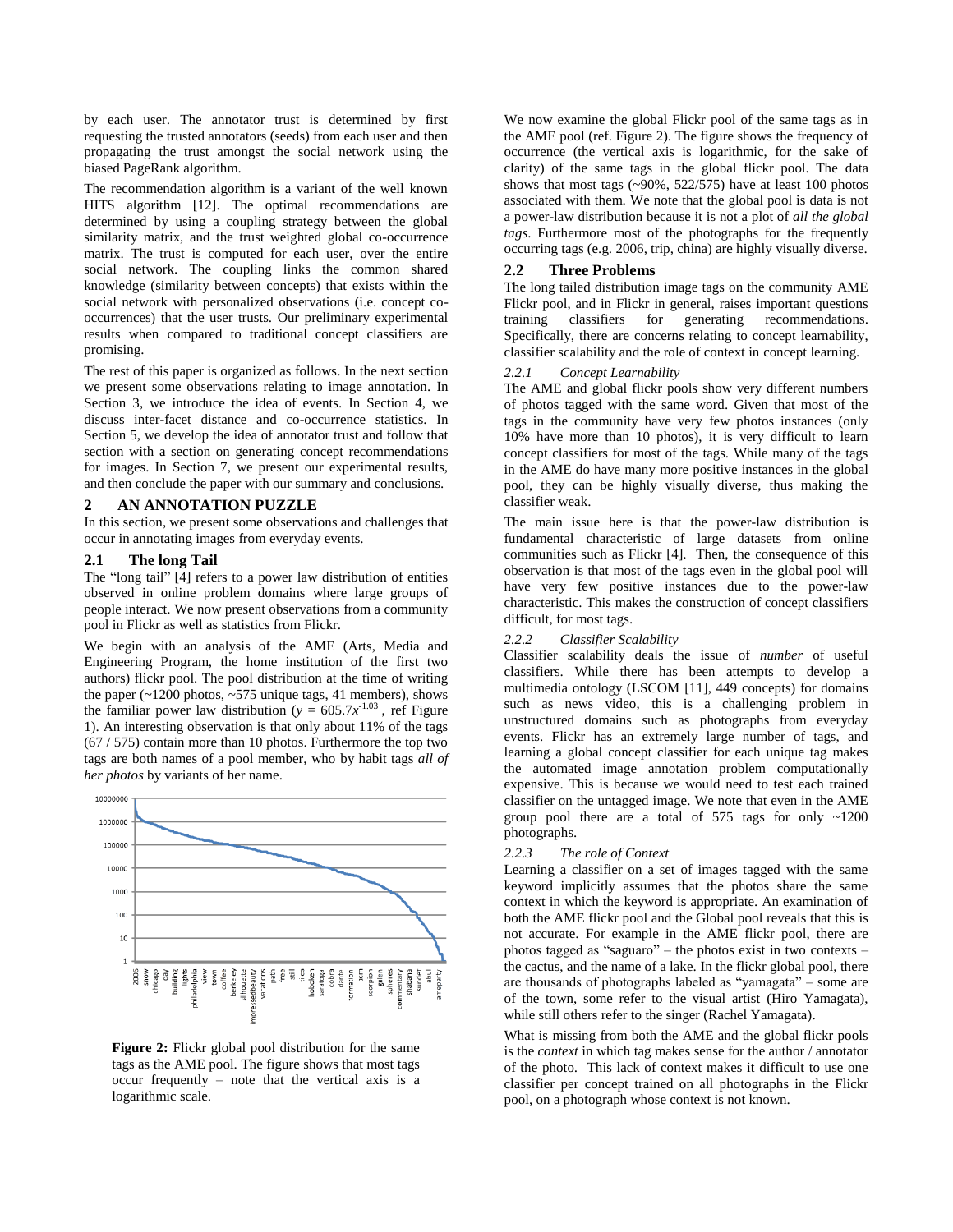We are proposing an event-centric approach to media annotation, which incorporates social network trust. Specifically, we do not develop per-concept classifiers, to address the classifier scalability issue. Instead our approach to annotation is motivated by web search algorithms such as HITS [12] and PageRank [5]. We next discuss the notion of an event.

# <span id="page-3-0"></span>**3 WHAT ARE EVENTS?**

In this section we provide a formal definition of events and introduce the idea of the event context.

# **3.1 Definition**

An event refers to a real-world occurrence, which may be described using attributes such as images, and facets such as who, where, when, what (ref. [Figure 3\)](#page-3-2). Events may be spread over temporal and spatial attributes. For example an event "new year"s eve celebration" can occur at multiple locations and at different times (due to time-zone differences). Events such as "John"s party" may take place at a single location, but may be spread over a few hours. Events may also have temporal structure – "Weekly Lunch discussion with Mary" etc. In this paper we have restricted our focus to events that occur over a single location and contiguous time – we do not consider event hierarchies or event temporal structures. This was done for computational simplicity.



<span id="page-3-2"></span>**Figure 3:** The figure shows two events (the two red dots) along a timeline, where each event is shown to last a contiguous period in time. The first event has two images associated with it, while the second event has two words in the "what" facet.

Our understanding of events draws upon recent work by Jain and Westermann [24]. A key idea in that paper was the notion that media (including images and text) are event meta-data  $-$  i.e. they are description of the event, not the event itself. This is a reversal of the traditional relationship between media and events, where media (e.g. video / images) contain the event to be found. The Jain-Westermann approach suggests that media contain partial descriptions of the real-world event, and these descriptions need to be gathered to develop a full understanding of the event. A consequence of adopting this idea is that in our framework, events can contain multiple text tags, as well as multiple images, all of whom describe the event.

# **3.2 Event Context**

We refer to event descriptions via the attributes of images and text as the event context – *these set of attributes / facets that support the understanding of everyday events*.

The notion of "context" has been used in many different ways across applications [7]. Note that set of contextual attributes is always application dependent [8]. For example, in ubiquitous computing applications, location, identity and time are critical aspects of context [7]. In describing everyday events the *who*, *where*, *when*, *what* are among the most useful attributes, just as basic journalism would teach "3w -- who when where" as the basic background context elements for reporting any real-world event.

# <span id="page-3-1"></span>**4 SIMILARITY AND CO-OCCURRENCE**

In this section we present our approach to computing the similarity between any two concepts along a specific facet, as well as the role of the inter-fact co-occurrence matrix. Both similarity and co-occurrence are then used to compute the recommendations.

Similarity and co-occurrence represent different forms of knowledge, which are used in our system. Similarity measures typically represent "global knowledge" used by the algorithm designer to address the content analysis problem – they are user independent. The co-occurrence matrix represents personal knowledge – i.e. assertions about two facts (e.g. where  $=$  "new york", what = "fun") that are useful perhaps only to one individual. Of course these assertions may also encode assertions that are widely shared.

## **4.1 Intra-Facet Concept Similarity**

We now discuss the similarity measures for the different event facets. We first derive a new ConceptNet based event similarity measure for a pair of concepts. We then extend this similarity measure to two sets of concepts. Similarity measures over the context facets are then defined using the two above measures.

#### *4.1.1 The ConceptNet based semantic distance*

In this section, we shall determine a procedure to compute semantic distance between any two concepts using ConceptNet – a popular commonsense reasoning toolkit [14].

ConceptNet has several desirable characteristics that distinguish it from the other popular knowledge network – WordNet [15]. First, it expands on pure lexical terms to include higher order compound concepts ("buy food"). Secondly, it greatly expands on three relations found in WordNet, to twenty. The repository represents semantic relations between concepts like *"effect-of"*, *"capable-of"*, *"made-of",* etc. Finally, ConceptNet is powerful because it contains practical knowledge – it will make the association that "students are found in a library" whereas WordNet cannot make such associations. Since our research is focused on recommending annotations to images from everyday events, ConceptNet is very useful.

The ConceptNet toolkit [14] allows three basic functions on a concept node [14]:

- $GetContext(node) this finds the neighboring$ relevant concepts using spreading activation around the node. For example – the neighborhood of the concept *"book"* includes *"knowledge"*, *"library"*, *"story"*, *"page"* etc. ConceptNet terms this operation as "contextual neighborhood" of a node.
- GetAnalogousConcepts(node) Two nodes are analogous if they derive incoming edges (note that each edge is a specific relation) from the same set of concepts. For example – analogous concepts for the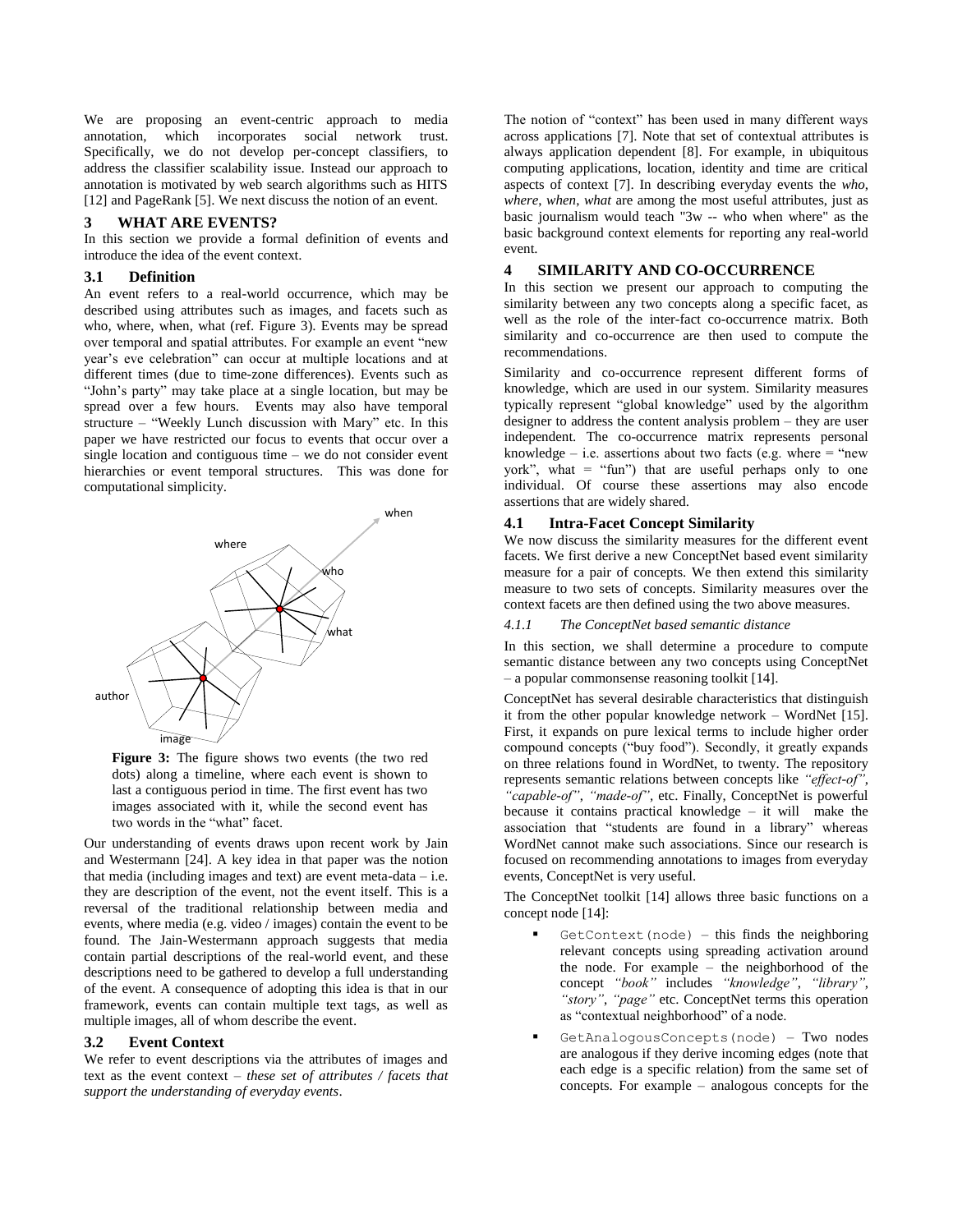concept *"people"* are *"human"*, *"person"*, *"man"* etc.

FindPathsBetweenNodes(node1,node2) -Find paths in the semantic network graph between two concepts, for example – path between the concepts *"apple"* and *"tree"* is given as *apple [isA] fruit*, *fruit [oftenNear] tree*.

*Neighbors of Concepts:* Given two concepts *e* and *f*, the system determines all the concepts in the contextual neighborhood of *e*, as well as all the concepts in the contextual neighborhood of *f*. Let us assume that the toolkit returns the sets  $C_e$  and  $C_f$ containing the contextual neighborhood concepts of *e* and *f* respectively. The context-based semantic similarity  $s_c(e,f)$ between concepts *e* and *f* is now defined as follows:

$$
s_c(e,f) = \frac{|C_e \cap C_f|}{|C_e \cup C_f|},\tag{1}
$$

where  $/C_e \cap C_f$  is the cardinality of the set consisting of common concepts in  $C_e$  and  $C_f$  and  $/C_e \cup C_f$  is the cardinality of the set consisting of union of *C<sup>e</sup>* and *C<sup>f</sup> .*

*Analogous Concepts:* Given concepts *e* and *f* the system determines all the analogous concepts of concept *e* as well as concept *f*. Let us assume that the returned sets  $A_e$  and  $A_f$  contain the analogous concepts for *e* and *f* respectively. The semantic similarity  $s_a(e,f)$  between concepts  $e$  and  $f$  based on analogous concepts is then defined as follows:

$$
s_a(e,f) = \frac{|A_e \cap A_f|}{|A_e \cup A_f|},\tag{2}
$$

where  $|A_e \cap A_f|$  is the cardinality of the set consisting of common concepts in  $A_e$  and  $A_f$  and  $|A_e \cup A_f|$  is the cardinality of the set consisting of union of *A<sup>e</sup>* and *A<sup>f</sup>* .

*Number of paths between two concepts:* Given concepts *e* and *f*, the system determines the path between them. The system extracts the total number of paths between the two concepts as well as the number of hops in each path. The path-based semantic similarity  $s_p(e,f)$  between concepts *e* and *f* is then given as follows:

$$
s_p(e, f) = \frac{1}{N} \sum_{i=1}^{N} \frac{1}{h_i},
$$

where N is the total number of paths between concepts *e* and *f* in the semantic network graph of ConceptNet and  $h_i$  is the number of hops in path *i*.

The final semantic similarity between concepts *e* and *f* is then computed as the weighted sum of the above measures. We use equal weight on each of the above measures (in the absence of a strong reason to support otherwise), and write the concept

similarity CS the as follows:  
\n
$$
CS(e, f) = w_c s_c(e, f) + w_a s_a(e, f) + w_p s_p(e, f),
$$
\n
$$
\langle 4 \rangle
$$

where 
$$
w_c = w_a = w_p = 1/3
$$
.

In the next subsections, we use ConceptNet distances to compute distances in the *where* and *what* facets of the user and event context, since these two facets are described with a freeform natural vocabulary on which ConceptNet similarities are meaningful, while other facets such as *who* and *when* use quantitatively distances on time, or intersection on proper nouns.

#### *4.1.2 Similarity between two sets of concepts*

An event usually contains a number of concepts in a facet; therefore we also need a similarity measure between sets of concepts based on that between two individual concepts. We define the set similarity between two sets of concepts A and B, where A:  $\{a_1, a_2, \ldots\}$  and B:  $\{b_1, b_2, \ldots\}$ , given a similarity measure  $m(a,b)$  on any two set elements  $a$  and  $b$  in the following manner.

$$
S_H(A, B \mid m) = \frac{1}{|A|} \sum_{k=1}^{|A|} \max_{i} \{m(a_k, b_i)\},
$$
  $\langle 5 \rangle$ 

This is the average of the maximum similarity of the concepts in set A with respect to the concepts in set B, where |A| is the cardinality of set A. The equation indicates that the similarity of set A with respect to set B is computed by first finding the most similar element in set B, for *each* element in set A, and then averaging the similarity scores with the cardinality of set A.  $S_H$ is a variant of the familiar Hausdorff point set distance measure used to compare sets of image features [10] from which we adapt for measuring similarity. We average the similarity instead of using the min operator as used in the original Hausdorff distance metric, since averaging is less sensitive to outliers. Like the original Hausdorff distance metric, this similarity measure is asymmetric with respect to the sets:  $S_H(A, B|s) \neq S_H(B, A|s)$ .

#### *4.1.3 Similarity across event attributes*

We now briefly summarize the similarity measures used for each attribute of an event. This is useful in determining if one event is similar to another, as well as user to user similarity. Let us assume that we have two events  $e_1$  and  $e_2$ . Note that measures are asymmetric and *conditioned on event e<sup>2</sup> .*

**what**: The similarity in the *what* facet is given as:

$$
s(A_1, A_2) = S_H(A_1, A_2 \mid CS), \tag{6}
$$

where  $A_1$  and  $A_2$  refer to the sets of concepts for the *what* facets of events *e<sup>1</sup>* and *e<sup>2</sup>* respectively.

**who**: The similarity  $s(P_1, P_2)$  for the *who* facet is defined as:

$$
s(P_1, P_2) = \frac{|P_1 \cap P_2|}{|P_2|},
$$
  $\langle 7 \rangle$ 

where  $p_1$  and  $p_2$  are the set of annotations in the *who* facet of events *e<sup>1</sup>* and *e<sup>2</sup>* .

**where**: The similarity  $s(l_1, l_2)$  for the *where* facet is given as:

$$
s(L_1, L_2) = \frac{1}{2} \left( \frac{|L_1 \cap L_2|}{|L_2|} + S_H(L_1, L_2 | CS) \right),
$$
  $\langle 8 \rangle$ 

Where  $L_1$  and  $L_2$  refer to the sets of concepts for the "location" facets of events  $e_1$  and  $e_2$  respectively The equation states that the total similarity between  $L_1$  and  $L_2$  is the average of the exact location intersection with the modified Hausdorff similarity.

**when**: The similarity  $s(t_1, t_2)$  for the *when* facet is given as:

$$
s(t_1, t_2) = \frac{1}{2} \left( \frac{|t_1 \cap t_2|}{|t_2|} + S_H(t_1, t_2 | CS) \right),
$$

where  $t_1$  and  $t_2$  are the event time *text annotations*, for the time facets of events  $e_1$  and  $e_2$  respectively. Since we are building an event annotation system, we wished to provide textual annotation such as "holidays" to describe the time of the event.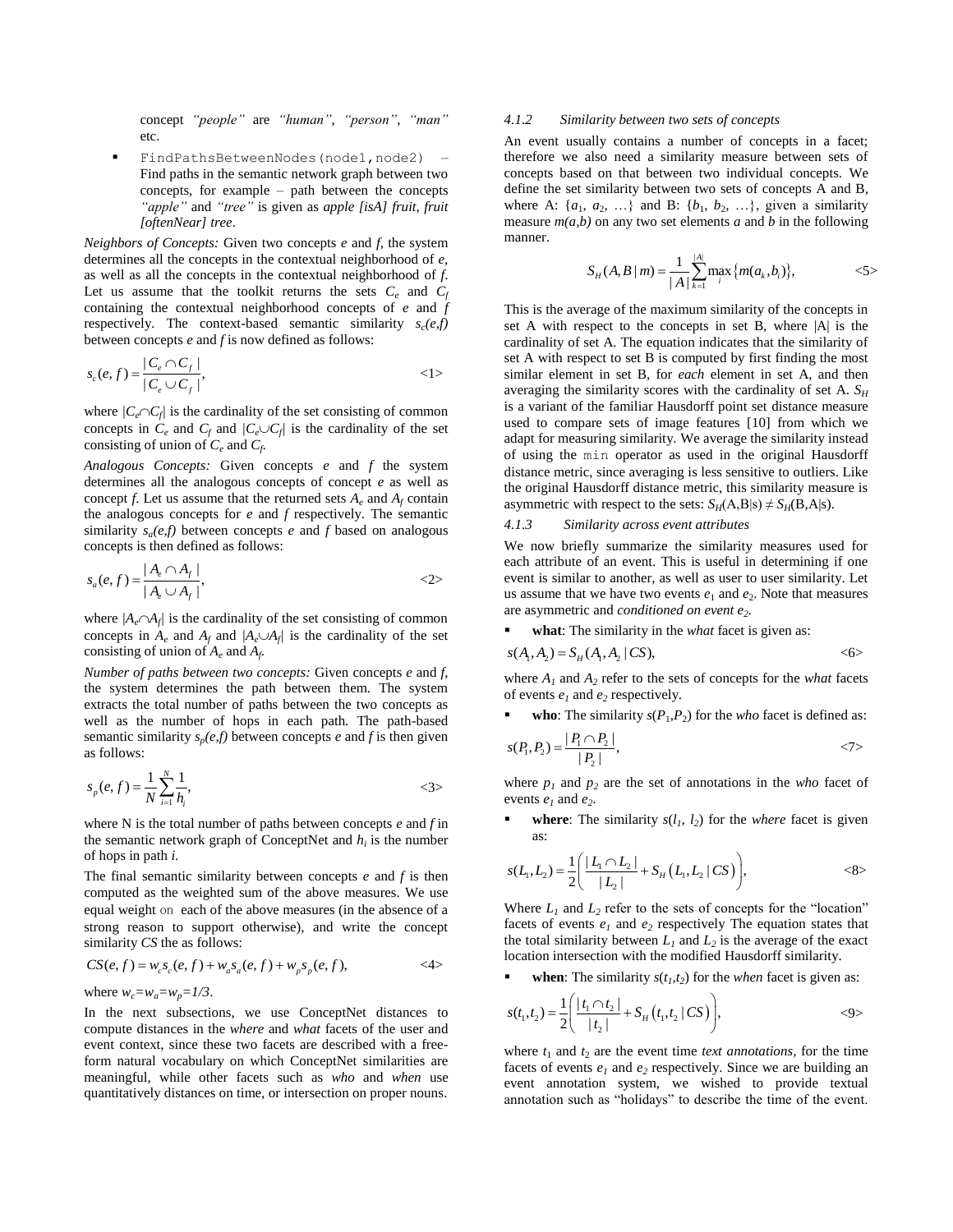We found in our preliminary experiments with users that they preferred this mode of notating time, rather than the time of the photo. Such annotations allowed them to describe time qualitatively (e.g. "happy"). Note that the time that the photograph was taken can be trivially obtained from the EXIF data of the image, and added as an annotation.

Image: In our work, the feature vector for images comprises of color, texture and edge histograms. The color histogram comprises of 166 bins in the HSV space. The edge histogram consists of 71 bins and the texture histogram consists of 3 bins. We then concatenate these three histograms with an equal weight to get the final composite feature vector. We then use the Euclidean distance between the feature histograms as the low-level distance between two images.

The event similarity measure (ES) between two events can then be defined as a weighted sum of the similarity measures across each event attribute.

$$
ES(e_1, e_2) = \sum_{i=1}^{5} \omega_i s(e_1, e_2; i)
$$
  $<10>$ 

Where,  $s_i$  is the similarity measure of each attribute described in the preceding paragraph and  $\omega_i$  is the weight of each similarity measure.

### <span id="page-5-1"></span>*4.1.4 The global similarity matrix*

We now show how to compute the global similarity matrix  $M_s$ . Typically users will have varied annotations for all the event facets. Then:

- 1. The dimensionality of the global matrix is determined by determining the number of unique attribute values across *all users.* Thus we have all the concepts, per facet that are in use in the social network.
- 2. We compute similarity values only within each facet. The similarity is computed according to the specific formula for that facet. Each facet's similarity matrix then creates a sub-matrix within  $M_s$ .
- 3. The matrix  $M_s$  is row-normalized, such that each row sums to unity. It is easy to see that the global similarity matrix is block-diagonal, with each block corresponding to the similarity sub-matrix from each facet.

In this paper, the similarity between any two concepts forms a shared universal knowledge amongst all the people annotating events – i.e. we assume that the similarity values are shared. This is a simplifying assumption, and is used here for computational efficiency reasons. For example in [18] we show people can show semantic disagreement over the same image. We acknowledge that a more sophisticated system that allows for a personalized similarity measure would be very useful in this problem. We next discuss the computation of the global cooccurrence matrix.

# **4.2 Co-occurrence**

This section presents our approach to exploiting inter-facet cooccurrence. We cannot compute the similarly between two terms that appear in different facets. For example, if an event is annotated as "home" (where) and "John," (who) then the notion of similarity between these terms is not very meaningful. What we can calculate is the joint probability of any two terms, given all the event annotations of a single person. Note that the joint concept probability distribution can be different across users.

Co-occurrence can reveal personalized associations. Through the analysis of the joint distribution, we can determine highly specific, personalized associations – for example, if a user associated "business trip" (what) with "New York" (where), then for images that are likely to be labeled as New York, we should also recommend "business trip." Clearly, the associations can differ across people.

The concept co-occurrence matrix  $M_c^k$  is computed separately for each user *k*. Let us assume that the user has annotated an event with N concepts (spread over the facets who, where, when what, image and the event label). Then we have  $N^2$  pairs of concepts. The frequency count of each pair in the matrix  $\mathbf{M}^k$  is then incremented by 1. In practice the co-occurrence matrix is sparse.

The global co-occurrence matrix  $M_c$  is computed by using the co-occurrence matrixes of all the users. Typically users will have varied annotations for all the event facets. This implies that the *dimensions* of the each user"s co-occurrence matrix may have unique attribute values. Then:

- 4. The dimensionality of the global matrix is determined by determining the number of unique attribute values across *all users.*
- 5. The frequency value for any element (*i*, *j*) of the global matrix is obtained by aggregating the number of observations across all users for the same tuple in their personal co-occurrence matrixes. For example, to compute the global frequency count of the tuple (where  $=$  "New York", and what  $=$  "business trip"), we need to find all photos for all users what that have tagged their photos with this pair.

$$
\mathbf{M}_c|(a,b) = \sum_{i=1}^k \mathbf{M}_c^k|(a,b) \qquad \qquad \le 11>
$$

Where *a* and *b* represent attribute values (e.g. "New York" and "business trip"). The equation states that the frequency value of the global matrix, subject to the logical predicates  $(a, b)$ , is the sum of the frequency counts over all individual user matrixes for the same predicate. Note that if for some user *k*, the predicate does not hold true, then the corresponding user will not contribute to the value of this cell.

In this section we examined two different forms of knowledge – similarity (global) and co-occurrence (personal). We showed how intra-facet similarity can be computed using ConceptNet and low-level feature similarity. Then we determined the cooccurrence matrix per person, and then showed how to create a global co-occurrence representation. We next explore the idea of social network trust.

#### <span id="page-5-0"></span>**5 SOCIAL NETWORK TRUST**

In this section we show how to determine the trust distribution over a single user"s social network. The trust vectors are different for each person in the network.

It must be emphasized that the word "trust" is used in a narrow interpretation here. We clarify this issue, since the word "trust" has very broad semantic connotations. If there are two users, John and Mary and Mary can provide high quality annotations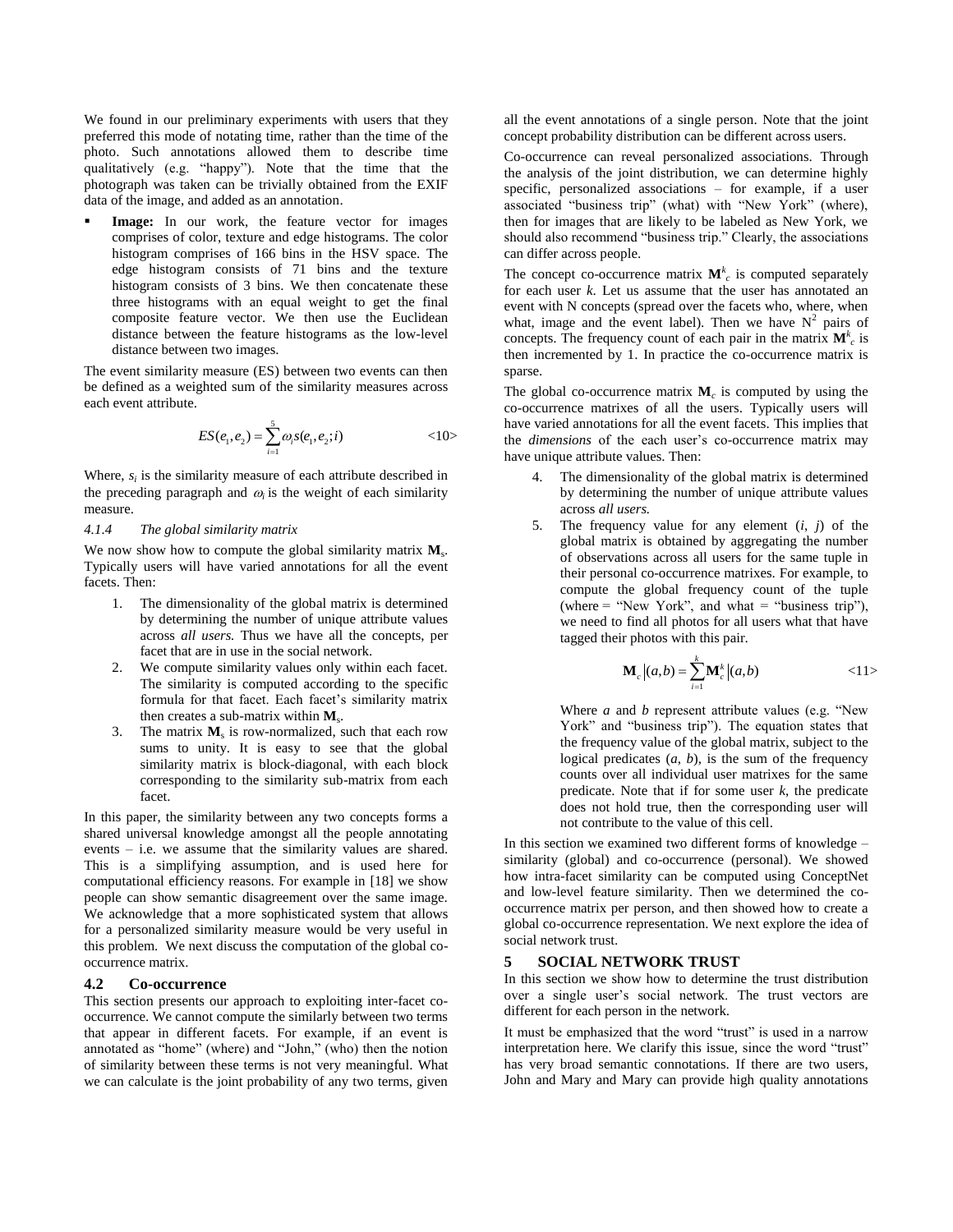for John"s photographs, then we say that "Mary is a trustworthy annotator" of John"s photographs.

# **5.1 Trusted Social Network Context**

Our approach to determining trust exploits both *a priori* knowledge from and data driven activity correlation.



<span id="page-6-0"></span>**Figure 4:** The figure shows how activity correlation can occur between members of the same social network, across events. The second and the last member are highly correlated (black lines used for emphasis.)

A user may have identified certain members of her social network that she trusts as good recommenders – for example, a person may have her spouse as the recommender. This trust cannot be easily inferred from the data, as the person-person relationship may be unknown. Secondly, it is difficult to place annotator trust value on a specific relationship type – i.e. even if a photo tag suggests a specific relationship between two people (e.g. father-son), it is difficult to determine the annotator trust value for this relationship.

Trust is a real valued number between 0 and 1. However, typically users prefer to specify either 0 or 1 for each member of their social network, suggesting either no trust, or complete trust. Hence the *a priori* trust vector for any user, over the entire network is binary valued.

We compute an *activity based trust* between two users. The main idea is that if two people are highly correlated in terms of their real-world events, then this correlation has an effect on the event descriptors. I[n Figure 4,](#page-6-0) we show a sample social network. The red circles represent people, who participate in events (pentagons). The edges represent participation of a person in a specific event. The schematic shows that there exist two users whose show high activity correlation.

In earlier work on image annotation [18], we showed that the members who belong to the same social network tend to agree more with each other than when the members did not belong to a social network. Hence by doing a data driven analysis of the event annotations for each user, we can determine people who are highly correlated to a specific user, in terms of event activity. These correlated users, would then be "trustworthy."

The activity correlation measure  $\delta(U_1, U_2)$  between two users  $U_1$ and  $U_2$  is then proportional to the Hausdorff event similarity with the similarity measure ES:

$$
\delta(U_1, U_2) = S_H(E_1, E_2 | ES).
$$
  $\langle 12 \rangle$ 

Note that it is important to explicitly compute event annotation similarity – co-participation in itself not enough. We need to further establish *how* people annotate events, including those that are shared.

Now it is straightforward to develop the iterative mechanism to propagate trust in the network. For any given user  $k$ , the trusted cohorts in the network are computed as follows:

- 1. We normalize the activity based trust with respect to each of the other members in the network, such that the sum of the trusts adds up to unity.
- 2. The update equation:

$$
\mathbf{t} = \alpha \cdot \mathbf{A} \cdot \mathbf{t} + (1 - \alpha) \cdot \mathbf{p}^k, \qquad \text{(13)}
$$

Where the **t** is the trust vector, **A** is the data driven, row-normalized activity correlation matrix,  $\mathbf{p}^k$  is the *a priori* trust vector due to the  $k^{\text{th}}$  user and  $\alpha$  is a weighting factor. Each dimension of the trust vector **t** is a real-valued positive number, indicating the degree of trust. The equation states that the trust vector *for each user,* is obtained through iteration over the weighted sum of the activity correlation matrix and the *a priori* user defined trust vector. Note that this is just the familiar page rank equation with bias vector **p** k [5,9]. In <13>, **t** is initialized to **0**.

The trust vector forms a trusted network context  $-$  i.e. each user only receives recommendations from the trusted sub-network. We next show how the trust vector can be combined with the similarity and co-occurrence matrixes to determine recommendations.

#### **6 GENERATING RECOMMENDATIONS**

We now discuss how to combine similarity and co-occurrence values with trust, to determine event annotations. Let us assume that we are trying to annotate an image for a specific user *k*. Let us further assume that the size of the entire social network is N. Our approach generalizes to a query on arbitrary facet, but we shall restrict ourselves to recommendations when the query is an image, as this is the familiar annotation scenario. Then we proceed as follows:

- 1. *Trust*: We first compute the annotator trust for each member in the social network with respect to the user *k*. The user will provide the system with *a priori* trust estimates (these are binary values) for some of her friends. Then the system will estimate trust over the entire social network using the iterative procedure stated in equation <13>. This will determine a real valued number for each member of the social network thus creating the trust vector  $t^k$ .
- 2. *Similarity*: Compute the global similarity matrix **M**<sup>s</sup> using the procedure outlined in section [4.1.4.](#page-5-1)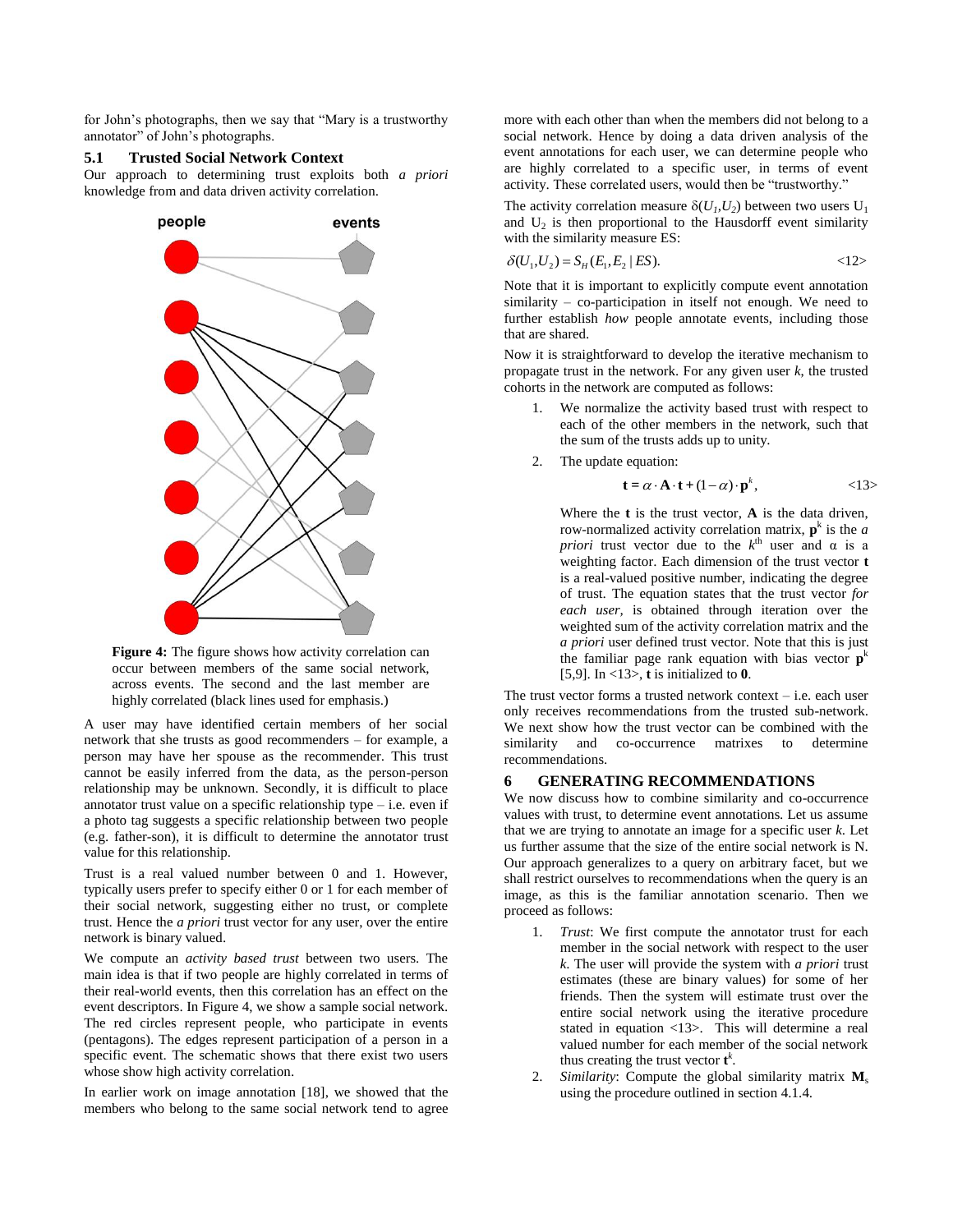3. *Co-occurrence*: Compute the global co-occurrence matrix  $M_c$  as follows:

$$
\mathbf{M}_c \left| (a,b) = \sum_{i=1}^N t^k(i) \mathbf{M}_c^k \left| (a,b), \right. \right. \tag{14}
$$

Where,  $t^k(i)$  is the trust of the  $i^{\text{th}}$  user with respect to user *k*.  $M_c|(a,b)$  is derived similar to equation <11> except that the personal co-occurrence matrix of each user is modified by the trust of that user with respect to user  $k$ . Note that in this equation the global cooccurrence matrix is computed over the entire network, without thresholding the trust value. If there are scalability concerns in a large network, then the summation can be done over a subset of the network, where each member's trust with the user *k* exceeds an optimized trust threshold.

Given the trust vector  $t^k$ , and global similarity  $(M_s)$  and global co-occurrence matrix  $(M_c)$ , we can now determine the recommendations for the query **q** as follows:

$$
y = Mcx + q,
$$
  
\n
$$
x = Msy + q,
$$
  
\n
$$
\langle 15 \rangle
$$

Where, **q** is the query vector, **x** and **y** represent the similarity and co-occurrence affinity vectors respectively.



<span id="page-7-1"></span>**Figure 5:** The query vector **q** has six facets. The query can be along any of the six facets. Typically, we would query for an image, and the iterative process would retrieve top ranked annotations for the other five facets.

It is useful to review the composition of the query vector **q** and vectors **x** and **y**. All the three vectors have six parts – who, where, when, what, image, event (ref. [Figure 5\)](#page-7-1). Both vectors **x** and **y** are initialized to **0**. The query vector **q** typically contains all zeros except for the query dimension, which is represented using 1. At the end of this iterative process, we can determine the recommended annotations per facet by picking the top L annotations per facet (these are the concepts that have the highest score at the end of the iterative process). The iterations are done *n* times, for reasons of computational efficiency. In our implementation  $n = 10$ . At this point, we have recommendations for each event facet using the user"s trust vector and the statistical and co-occurrence matrices.

The equation  $\langle 15 \rangle$  is a variant of the well known HITS algorithm [12]. It suggests that the optimal recommendations are determined by using a coupling strategy between the global similarity matrix, and the trust weighted global co-occurrence matrix. The co-occurrence matrix  $\mathbf{M}^i$  is weighted by the trust that the user  $k$  has with user  $i$ . The coupling links the common shared knowledge (similarity between concepts) that exists within the social network with personalized observations (i.e. concept co-occurrences) that the user trusts.

After the user is given the recommendations and has annotated the event with the *who*, *where*, *when* and *what* fields added, the system updates the user"s similarity and co-occurrence matrices as well as the global similarity and co-occurrence matrixes. The trust vector for this user is updated as the inter-user similarity (ref. equation  $\langle 12 \rangle$ ) will change slightly. Thus, as the users annotate more images, the recommendations will improve as the co-occurrence statistics will become more stable.

#### <span id="page-7-0"></span>**7 EXPERIMENTS**

We now describe our experimental results. We built an event annotation system that allowed users to create events and then add descriptors to the event (event name, who, where, when what and images). We asked eight graduate students to participate in the experiment. They created 58 events over the course of two weeks, and added 250 images to the collection. [Figure 6](#page-7-2) shows the event creation page, and the media upload action.



<span id="page-7-2"></span>

In order to compare the efficacy of the proposed system, we compared it to a baseline SVM based image annotation system. The SVM"s were trained using SVMLight [21] and an RBF kernel. In this paper, the query was always an image, though our approach can easily handle queries along each of the other facets, including the case when combinations of facets are specified as queries.

We created two scenarios – global annotation and personal annotation. By global annotation, we imply that the images are annotated by pooling all the images in the social network – similar to what would happen in a Flickr group pool. By personal annotation, we plan to use the annotation framework designed separately per user. For each of the two scenarios, we can compare the SVM based annotation system with the social network based annotation system.

We adopted a modified bagging strategy for training each concept classifier (in both global and personal cases). Let us assume that we have N positive instances of the class. Then, we constructed five symmetric classifiers, for the same concept. For each such classifier, we picked N negative examples at random from the remainder of the training set, without replacement. Then we obtained average precision and recall for each such classifier and picked the one classifier that maximized the average F-score. We compared this strategy with voting, as well as taking the average of the five SVM classifier outputs, and this strategy seemed to give slightly better performance.

In the global case, we trained SVM"s only for those tags that had more than 10 images associated with them. We found that below this threshold, results were not reliable. This resulted in 31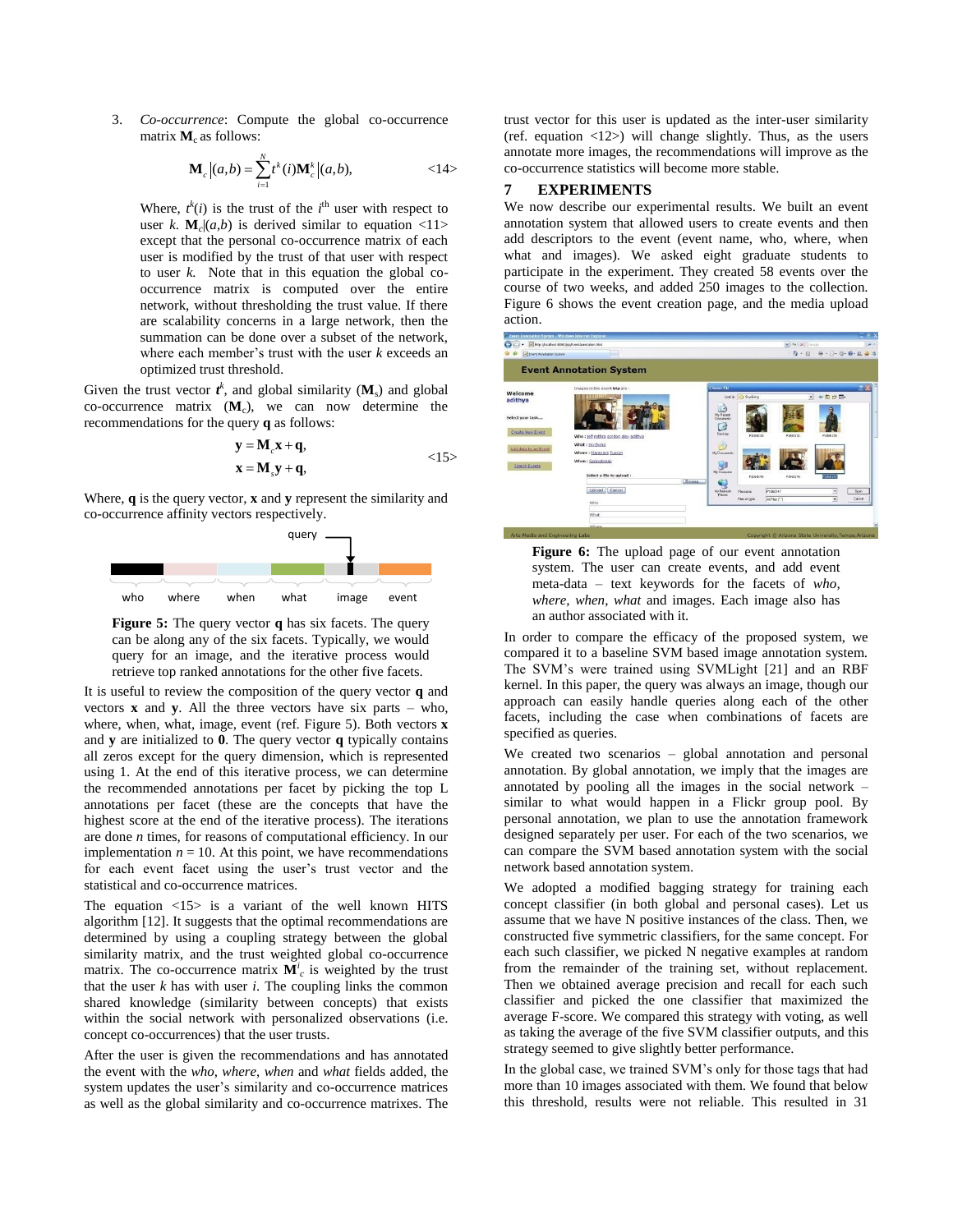classifiers (combining classifiers over all facets). Specifically, the classifier breakdown was as follows: who:8, when: 6, where: 10, what: 7. For the social network based annotation, we combined all the co-occurrence matrixes across the social network using uniform trust – this is equivalent to the case that everyone in the network is equally trustworthy annotator.



**Figure 7:** Photographs for which SVM based global classifiers work well.

<span id="page-8-1"></span>For evaluation of the global case, we tested on 50 images, rather than the entire dataset due to computational efficiency reasons. We created a test set of 50 images. However, we tested on one image at a time, thereby having 249 training examples. The computational complexity arises due to the fact that we need to retrain SVM 31 classifiers per test image, using the bagging approach. In our coupling matrix approach with uniform trust, the computational complexity is low – per test image we only need to remove one row and one column for **M***<sup>s</sup>* , and adjust the statistics of the co-occurrence matrix **M***<sup>c</sup>* .

<span id="page-8-0"></span>**Table 1 (Global):** The table shows that the comparison of SVM with our approach for the global case for 50 images.. H: hits, M: Misses, X: no classifier exists, U: un-decidable. The coupling matrixes (CM) are used with uniform trust over the entire network.

| <b>Facets</b> |    | <b>SVM</b> |              |        | CM (uniform) |    |  |
|---------------|----|------------|--------------|--------|--------------|----|--|
|               | н  | M          | X            | U      | н            | M  |  |
| Who           | 13 | 23         | 5            | 9      | 22           | 28 |  |
| When          | 11 | 20         |              | 6 13   | 24           | 26 |  |
| Where         | 12 | 19         |              | $3 16$ | 23           | 27 |  |
| What          | 13 | 21         | 8            | 8      | 31           | 19 |  |
| Event         | 10 | 12         | $22 \quad 6$ |        | 22           | 28 |  |

In addition to the familiar hits (H) and misses (M), we introduce two new testing parameters to make the comparisons to SVM"s more nuanced. Since in the global case we can only train 31 classifiers, there will be concepts that cannot be classified at all, due to the small number of samples for that concept. Whenever we encounter such a concept, rather than giving a negative result for SVM, we explicitly acknowledge it under the column X (X: no classifier exists). The other new category is un-decidable (U). This designation implies that *all* of the 31 classifiers give a negative result for this image. Note that traditionally, both categories X and U would be counted as a miss. We classify the output of an SVM or our coupling matrix based approach as a hit, when the concept is a match with one of the top three recommendations of the classifier / coupling matrix. Hence, for each image, we would generate three recommendations per facet and check if a match exists.

The results in [Table 1](#page-8-0) are interesting. They reveal that for the social network, and for small datasets, the SVM is significantly outperformed by the coupling matrix based image annotation system. These results are for the global case, when we assign uniform trust. Note that in the coupling matrix case, since there are no explicit classifiers, we will never have categories X and U appear. In [Figure 7,](#page-8-1) we see an example, where SVM based classifiers work well.



**Figure 8:** Photographs for which the coupling matrix based image annotation recommendations work well.

In the personal case, we trained SVM classifiers per person in the network. Now, there are far fewer images per tag. Unfortunately, using the threshold of 10 for the personal case would have left us with just four classifiers over all facets over *all* the members. Instead we decided to train SVM"s with five positive examples each. This way we ended up with 28 classifiers. Specifically, the classifier breakdown was as follows: who:9, when: 4, where: 6, what: 9. We note these are totals, *over all users.* Note also that the number of classifiers is less than in the global case (28 vs. 31). This is because when we begin to construct the classifiers per user, there are fewer cases when the number of positive image examples needed to train a concept classifier exceeds five.

<span id="page-8-2"></span>**Table 2 (Personal):** The table shows that the comparison of SVM with our approach for the personal case for 250 images. The coupling matrixes (CM) are used with the trust vector *corresponding to the owner* of the image, over her entire network.

| <b>Facets</b> |  | <b>SVM</b> | CM (network)                                                                                           |    |  |
|---------------|--|------------|--------------------------------------------------------------------------------------------------------|----|--|
|               |  |            | H M X U H<br>45 81 62 62 183<br>51 96 73 30 167<br>62 76 59 53 179<br>72 89 23 66 204<br>0 0 250 0 153 | M  |  |
| Who           |  |            |                                                                                                        | 67 |  |
| When          |  |            | 167                                                                                                    | 83 |  |
| Where         |  |            | 179                                                                                                    | 71 |  |
| What          |  |            |                                                                                                        | 46 |  |
| <b>Events</b> |  |            |                                                                                                        | 97 |  |

For the coupling matrix based approach, we computed the trust vector *for the author of the test image* and used it to compute trust adjusted global co-occurrence matrix (ref. eq. <14>). Then as before, the system iterated until convergence and then three annotations were provided per facet.